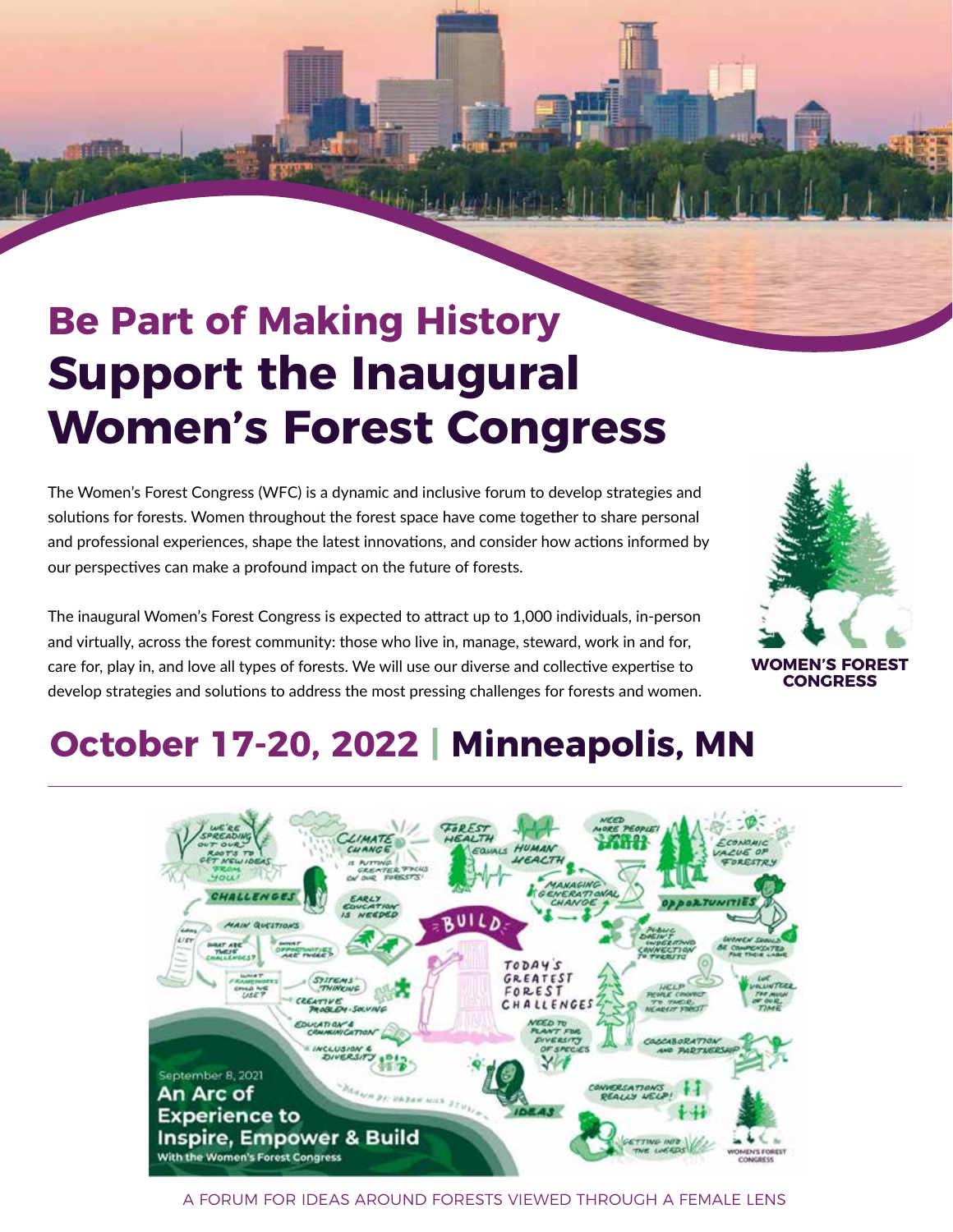## **Who We Are**

## **Vision**

We envision a world where there is universal equity and inclusion in our forest community. All voices are heard, supported, and empowered. The influence and impact of all are manifest in our relationships with forests.

## **Mission**

Our mission is to create community and affect change.

Together we create safe spaces to connect, inspire, and act as catalysts for change for the benefit of forests and all who rely on them now and for the future.

- We value and abide by community agreements
- We champion diversity, equity, inclusion, and accessibility
- We support and provide ways to learn and grow together
- We employ inclusive and collaborative leadership models
- We are solutions-focused and results-oriented

## **Supporting the Women's Forest Congress**

Organizations and individuals, aligned with our [Mission and Vision](https://womensforestcongress.org/about-us/), are invited to be an integral part of the Women's Forest Congress. Your support will ensure the inaugural 2022 Women's Forest Congress is a success, including engagement leading up to and following the event as well as the extraordinary community forming around the movement.

Critical topics we are addressing include:

- Leadership for Equity and Inclusion
- Workforce Opportunities for Increasing Recruitment, Retention, and Leadership
- Women as Catalysts for Change
- Addressing Today's Greatest Forest Challenges
- Supporting Each Other

Your sponsorship or donation will directly support ongoing communications, virtual events leading up to the in-person event, and the volunteer-led Steering Committee, Advisory Council and Working Groups. It will also support the development and hosting of an historic and catalytic inaugural event in October 2022 as well as the overall movement to position and learn from women as leaders in the forest community.

All sponsorship or donation inquiries should be directed to Amy Harclerode, amy@sonorastrategies.com.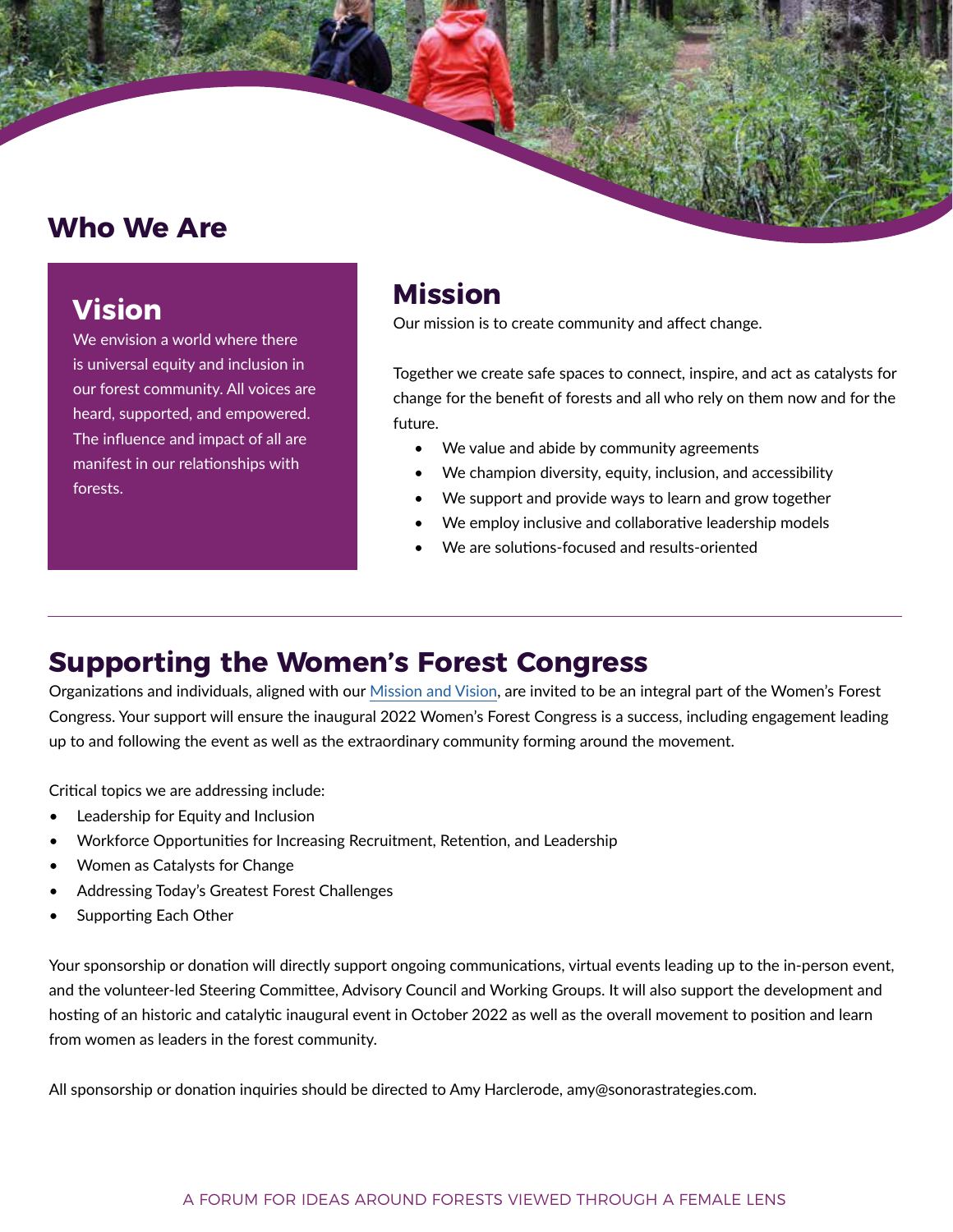## **Support the Movement**

Movement Sponsors can contribute at one of four package levels. Be part of a distinguished and inspirational group of organizations and individuals who tangibly support this important movement and event.

## **Visionary**

- Lead sponsor of ongoing activities and work
- Prominent recognition during all education and networking opportunities, including verbal and visual recognition
- Profile and hyperlinked logo on website
- 12 Complimentary registrations (non- transferable)
- Full-page ad in program
- Logo prominently displayed during Congress
- Recognition in promotional communications (including at least one press release)
- Custom activation space or experience at Congress





## **Motivator**

- Recognition during all education and networking opportunities, to include verbal and visual recognition
- Profile and hyperlinked logo on website
- 4 Complimentary registrations (non- transferable)
- $\frac{1}{4}$ -page ad in program
- Logo prominently displayed during Congress

Starting at **\$75,000+**

- Recognition in promotional communications (including at least one press release)
- Custom activation space or experience at Congress

## **Changemaker**

- Recognition during all education and networking opportunities, to include verbal and visual recognition
- Profile and hyperlinked logo on website
- 6 Complimentary registrations (non- transferable)
- $\frac{1}{2}$ -page ad in program
- Logo prominently displayed during Congress
- Recognition in promotional communications (including at least one press release)
- Custom activation space or experience at Congress





## **Trailblazer**

- Recognition during all education and networking opportunities, to include verbal and visual recognition
- Profile and hyperlinked logo on website
- 2 Complimentary registrations (non- transferable)
- Logo recognition in  $\frac{1}{4}$ -page ad in program
- Logo prominently displayed during Congress
- Recognition in promotional communications (including at least one press release)
- Custom activation space or experience at Congress



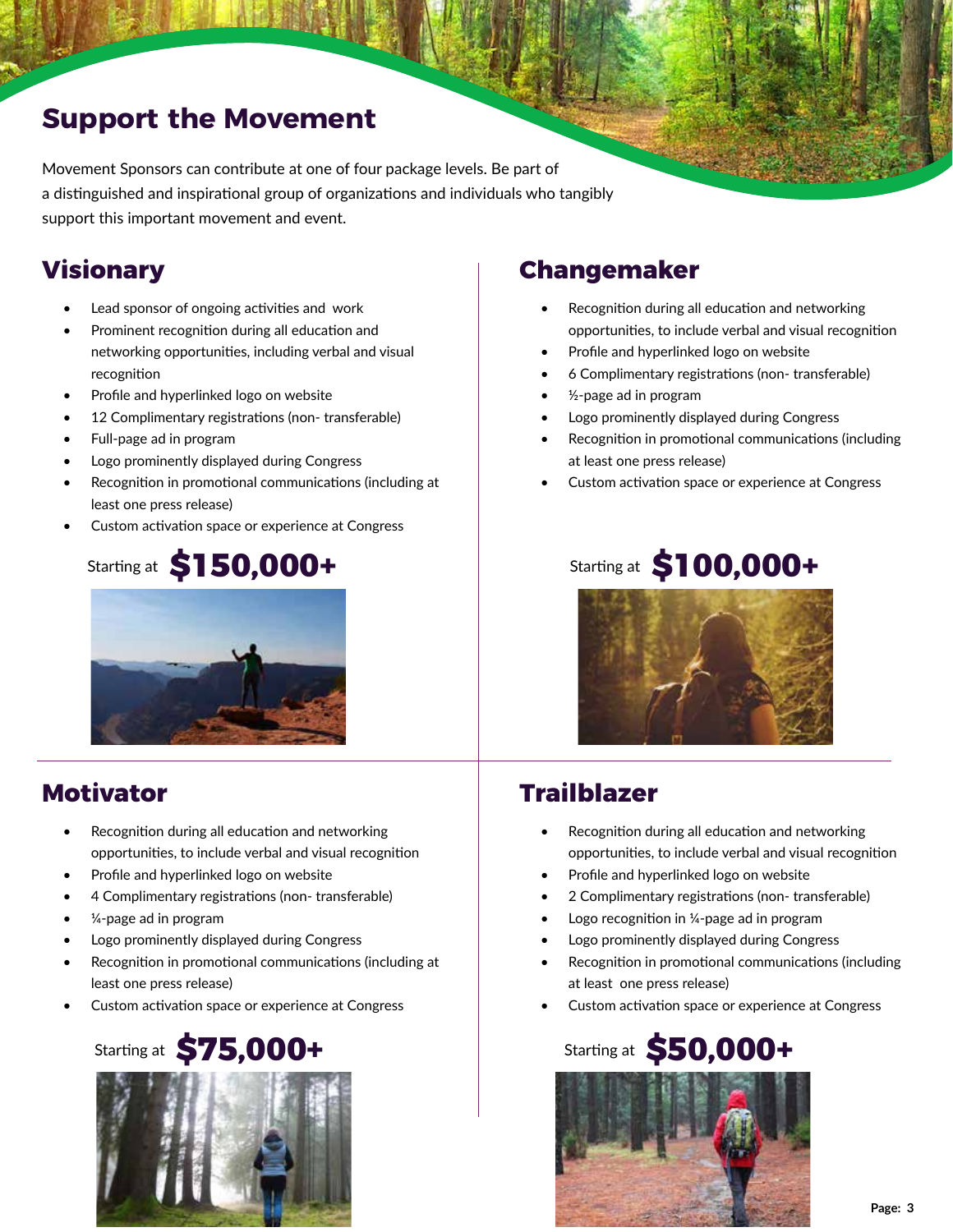## **Additional Sponsorship Opportunities**

The 2022 Inaugural Women's Forest Congress offers a variety of opportunities to match your organization's interests, values, objectives and budget. Show your support for the inaugural Congress by choosing an a la carte sponsorship opportunity below.

All sponsorship or donation inquiries should be directed to Amy Harclerode, amy@sonorastrategies.com

#### **A la Carte Item**e **# Available Aspen \$5,000 Birch \$10,000 Cedar \$20,000 Douglas-fir \$25,000** Virtual Platform and Mobile Application  $1$ Sold **Nelsome Reception 1 2008 1 2008 1 2008 1 2009 1 2009 1 2009 1 2009 1 2009 1 2009 1 2009 1 2009 1 2009 1 200** Social event/dinner 1 X **Sold** Professional Headshot Studio 1 X Field trip/Excursion (forest therapy, hike, etc.)  $1$  X **Congress Swag item 1 1 Marshall School School School School School School School School School School School S** Hotel key cards 1 X Breakfast | 1 X Luncheon 2 X Networking and Wellness Break 4 X Attendance Scholarships Unlimited X X X X X Benefits and Recognition per sponsorship level Custom Activation X **Complimentary** Registration 1 2 4 5 Congress Program Logo in ad Logo in ad ¼ page ¼ page Verbal and Written recognition  $\mathsf X$  X  $\mathsf X$  X  $\mathsf X$ Congress Website recognition Logo Logo Full profile Full Profile Congress signage and the set of the set of the set of the set of the set of the set of the set of the set of the set of the set of the set of the set of the set of the set of the set of the set of the set of the set of the **Sold**

#### **Choose your preferred item at the appropriate price level**

all prices in \$USD